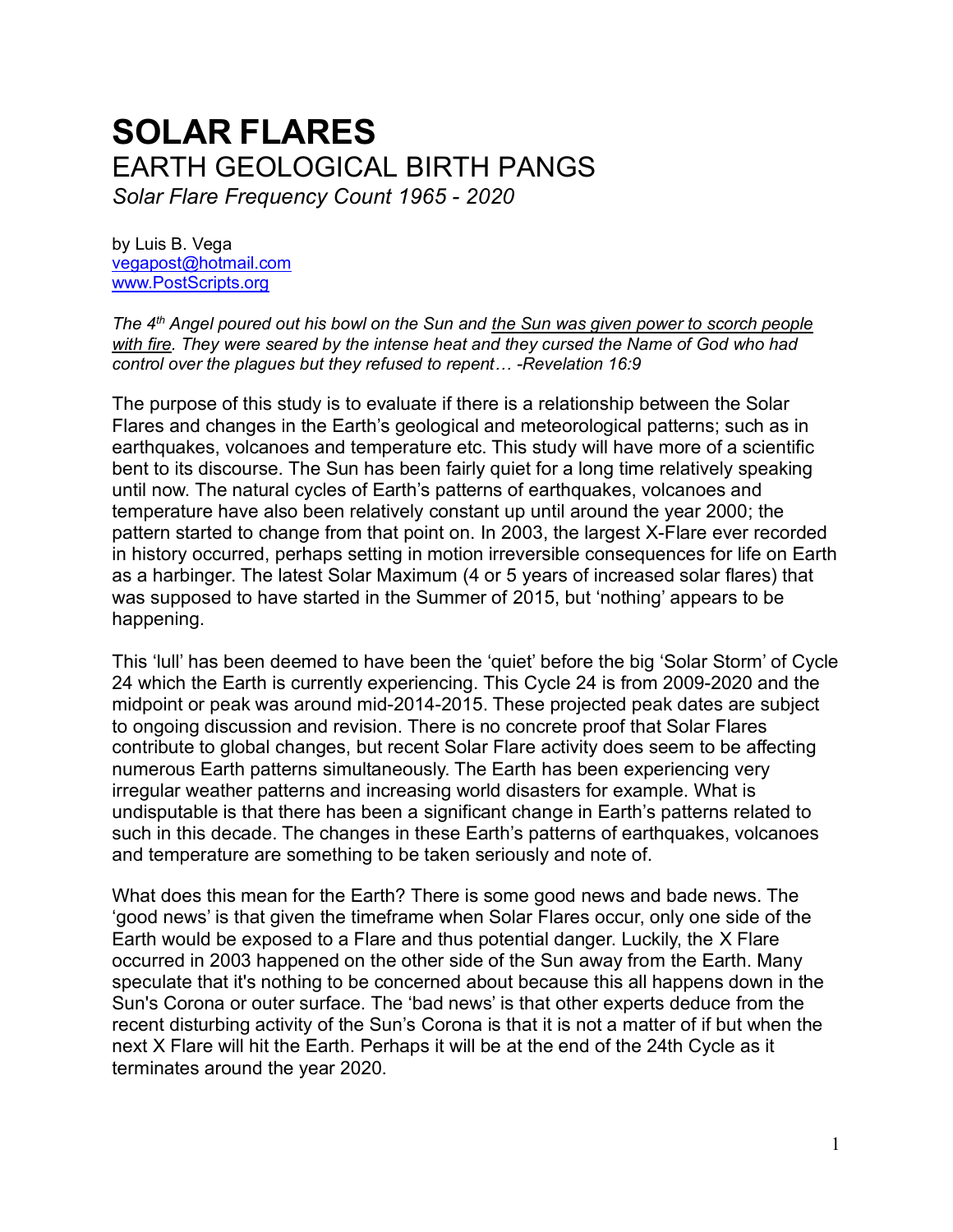#### **Solar Cycle 24**

If the current Solar Flare activity trend continues, it would appear the Earth is at a point of a 'cosmic convulsion' of sorts ailed with a sort of 'birth pangs' that may affect life negatively on Earth. These Solar Flares can last from a few seconds to at most a couple of hours. Solar Flares happen when stored energy that is in twisted magnetic fields in the Sun is suddenly and violently released. These flares then cause plasma to explode and shoot up from the Sun's surface. This burst of electromagnetic radiation produces radio waves, x-rays, and gamma-rays, etc. Apparently, the energy from these Solar Flares can be enough to produce 100 billion atomic bombs. Luckily for mankind on Earth, the Earth Magnetic Sphere around the planet protects Humanity from these harmful exposures of radiation to a large extent.

Disturbingly, this force field or 'shield' has also been acting erratic and has been weakening by a large breach. Sometimes there will be a Coronal Mass Ejections (CME) associated with Solar Flares. Solar Flares and CMEs can happen independently of each other. They do vary in time from a few per month to several per day. Solar Flares occur near Sunspots and their frequency variation occurs on a much shorter time scale than the 11-year Sunspot cycle although others would disagree. The overall Solar Cycle, which is often confused with Solar Flares, has an 11-year periodic trend. Nonetheless there does seem to be an association that shows that periods of increased Sunspots do cause larger numbers of Solar Flares.

In the past, academic research strongly suggested that Solar Flares did indeed have a significant influence on Earth's geological and meteorological patterns such as global temperature for example. This is subject to on-going dispute as other research shows no relationship to it at all or in limited scope, so it depends which expert one talks to. Other researchers disclose that the Global Temperature Anomaly (GTA) the index of world average temperature is not affected by Solar Flares entirely. Yet others suggest that numerous factors that impacts Earth's temperature fluctuations and patterns could be man-made with DARPA and HAARP.

One factor about Solar Flares that is non-disputable is that they do occur, and each subsequent Solar Cycle has been more intense than the one before it. A worst-case scenario is what is called a Kill Shot. As noted, the Sun is currently in the 24th Solar Cycle. These cycles have been recorded since the mid-1700s when recording of Sunspots were first observed due to the Scientific Revolution at the time. Cycle 24 had somewhat of a slow start but has increased in terms of activity. It will still remain to be seen if it will reach maximum by the end of 2020 as estimations are updated.

As noted, the Solar Maximum of Solar Cycle 24 was supposed to have maxed-out in 2015-15. Nonetheless, the Solar Cycle 24 is projected to peak in a way that may out-do Cycle 23. This would be bad news for Earth. Thus far, there has been some significant X Flares produced by the Sun so far. NASA has reported that the Sun's eruptions with its flares and Coronal Mass Ejections (CME) will continue producing disturbances on Earth. Do the Solar Flares affect Earth's weather pattern? Some have directly attributed the Solar Flare affects to the record breaking with that has corresponded with the Super X-Class Flares.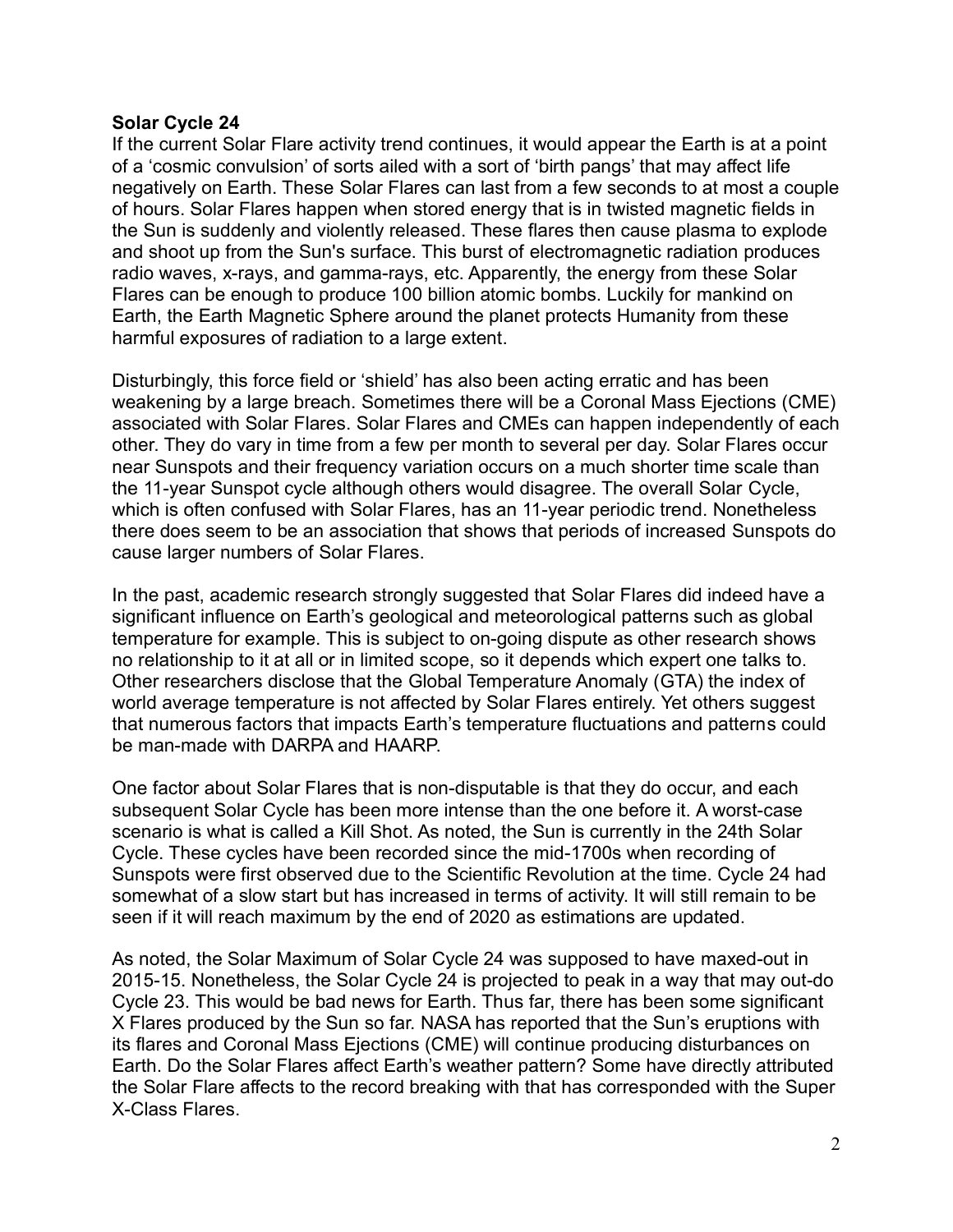# **Types of Solar Flares**

The Nemesis theorists argue that as the 2nd sun reaches perihelion, whenever that will be, it will directly affect the Sun in an adverse way to then affect Earth. This could possibly involve irregular Solar Flares, Coronal Mass Ejections CMEs that could adversely affect the Earth's protective Magnetic Shield, etc. In this context the book of Revelation does depict a cataclysmic occurrence affecting the Sun in certain adverse ways.

However, skeptics of this direct association implied argue that the Sun has been relatively calm since the Solar Cycle 24 began. It is not uncommon for the Sun to also have massive plasma-filled discharges. Nonetheless, more Solar Flares are expected to occur and with greater intensity based on the mathematical trajectory models. Others believe some thing is causing this to occur as in an unknown or unidentified celestial body of some sort.

What is also peculiar about the flares is that they have been accompanied by a general heating-up of the entire Solar System. Solar Flares are classified according to the x-ray brightness in the wavelength range of 1 to 8 Angstroms. As stated before, solar activity operates on an 11-year cycle with the Sun being more active in the 11th year. What does an X Flare mean? Solar Flares are classified as: A, B, C, M or X.

In more technical terms, they are rated according to the peak flux (in watts per square meter, W/m2) of 100 to 800 picometer X-rays near Earth. Each class has a peak flux 10 times greater than the preceding one. Type X Flares are the strongest and have a peak flux of 10−4 W/m2. Within a Class, there is an additional linear scale from 1 to 9. Thus, an X2 Flare is twice as powerful as an X1 Flare and is 4 times more powerful than an M5 Flare, etc. The more powerful M and X class flares are, the more it will have an effect on the Earth's patterns; this is for sure.

The X-Class Flares are the ones that can cause havoc that can easily contribute to a 'dooms-day' scenario for Earth. It is suggested that if an X Class Flare that occurred in 2003 were to directly come Earth's way, all of Earth's power grids would go down. A few examples of such a scenario would be that all the satellites would fry. The intense geomagnetic storms would knock-out all communications, electric transformers, the internet, electronic circuitry, computers, and cell phones, on and on. Although this classification is commonly used to indicate the size of a Solar Flare, it is only one measurement.

*1. X-Class - major events: Can trigger planet-wide radio blackouts and radiation storms.* 

- *2. M-Class - medium events: Can cause brief radio blackouts that affect Earth's polar regions.*
- *3. C-Class - small events: These have hardly any noticeable effects on Earth.*
- *4. B-Class - small events: These have hardly any noticeable effects on Earth.*
- *5. A-Class - Type A flares are the weakest.*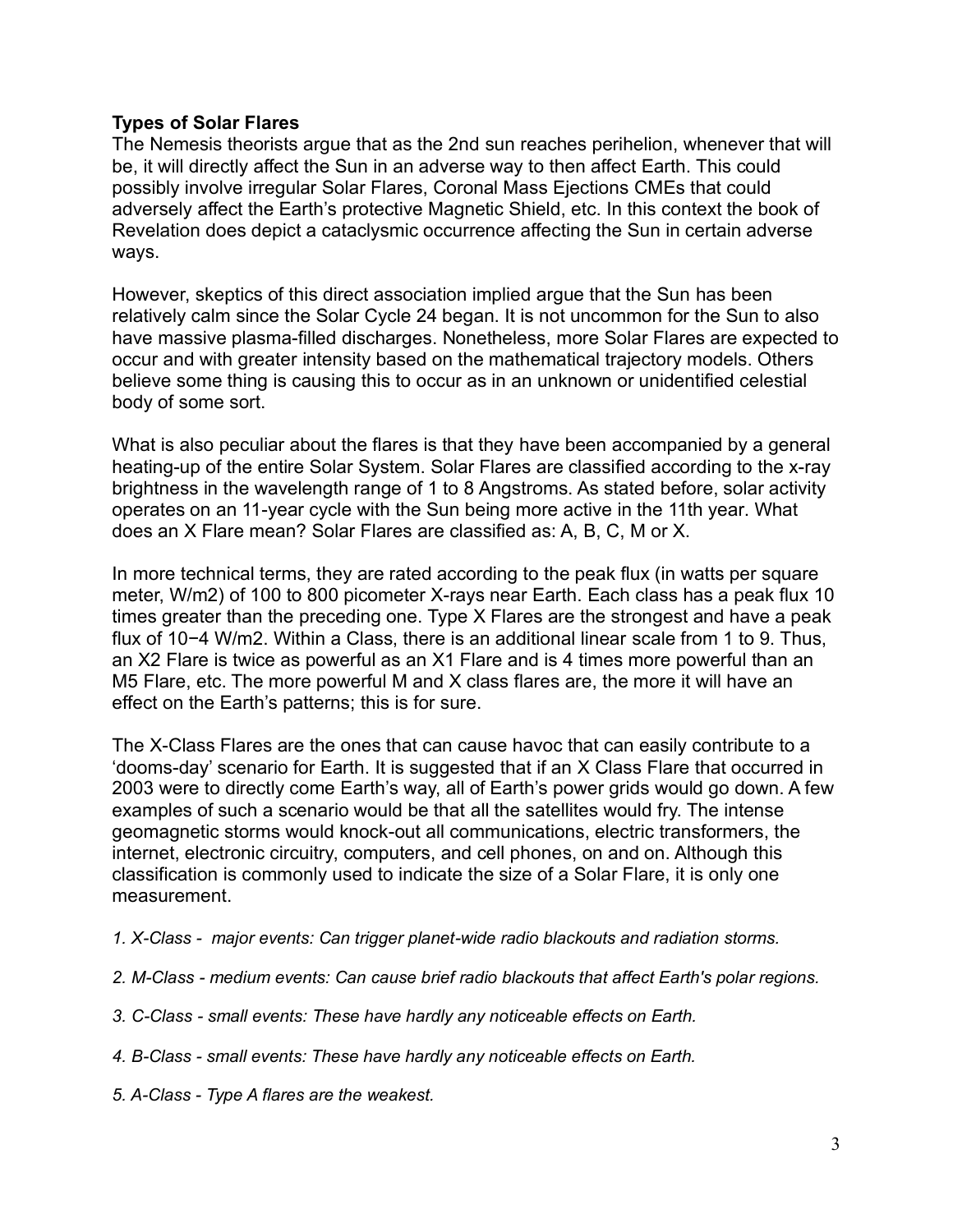## **Prophetic Significances**

In one instance, the book of Revelation describes a coming time when a heat will be so intense worldwide that it causes mass death. In another instance, the Sun will cause the 1/3 of the grass and trees to be burned up. What in the world can cause such a cataclysm worldwide? This could be a CME directed to the side of the Earth that faces the Sun. At any given time, 1/3 of the Earth's surface faces the Sun. It appears that there will be a coming time on Earth where there will be anomalies occurring in the Sun that cause much anguish on Earth as a direct result. What will be the cause? Perhaps the coming Death Star, its sister 2nd sun Nemesis. It is also inferred that the darkness to overtake the kingdom of the coming Luciferian AntiChrist will occur due to solar eclipse.

*'Next, the fourth angel poured out his bowl on the sun, and it was given power to scorch the people with fire. And the people were scorched by intense heat, and they cursed the name of God, who had authority over these plagues; yet they did not repent and give Him glory. And the fifth angel poured out his bowl on the throne of the beast, and its kingdom was plunged into darkness, and men began to gnaw their tongues in anguish.' –Revelation 16:8-10*

Could this be the time of the 3 days of darkness many people have been seeing in visions and dream? Or could this be a rerun of the time when Jesus was crucified and there was darkness for 3 hours? If one subscribes to the theological theory that the kingdom domain of the AntiChrist will be that of the revived Roman Empire, then the side of the Earth facing the Sun when the scorching heat hits and the darkness comes upon the land will first start in the Earths' longitude of Europe and Africa. Apparently 2 asteroids will be flung into Earth by the flyby of Nemesis. There will also be a rain of celestial terror as a shower of flaming meteoroids sticks the Earth. This event will be the massive deep impact, 1 of 2 in fact and 5 months apart.

*'And the 7 th Angels with the 7 Trumpets prepared to sound them. Then the 1st Angel sounded his trumpet, and hail and fire mixed with blood were flung to the Earth. A .33 of the earth was burned up, along with a .33 of the trees and all the green grass. Then the 2nd Angel sounded his trumpet, and something like a great mountain burning with fire was thrown into the sea. A .33 of the sea turned to blood,' –Revelation 8:6-8*

It will be the time when the Earth will travel through the debris field when Nemesis came in and then travels out from the debris field as Nemesis comes out of perihelion. Of course, presently the scoffers of this supposed myth and hyperbolic language of the book of Revelation argue that there is a rational explanation for such possible anomalies pertaining to the Sun's activates. The scientists do have a point as it is well documented and researched that the Sun does have an approximate 11-year cycle of ebbing and flowing. If anything is to come about of any recent changes in the Sun, they argue that it is not due to the inbound approach of Nemesis but the natural occurring cycle of the Sun's natural life span. As noted, the research into such Sun cycles even from the late 1880s are approximately determined by the number of Sunspots occurring. There seems to be a direct correlation to the number of Sunspots and the peak of the solar cycles.